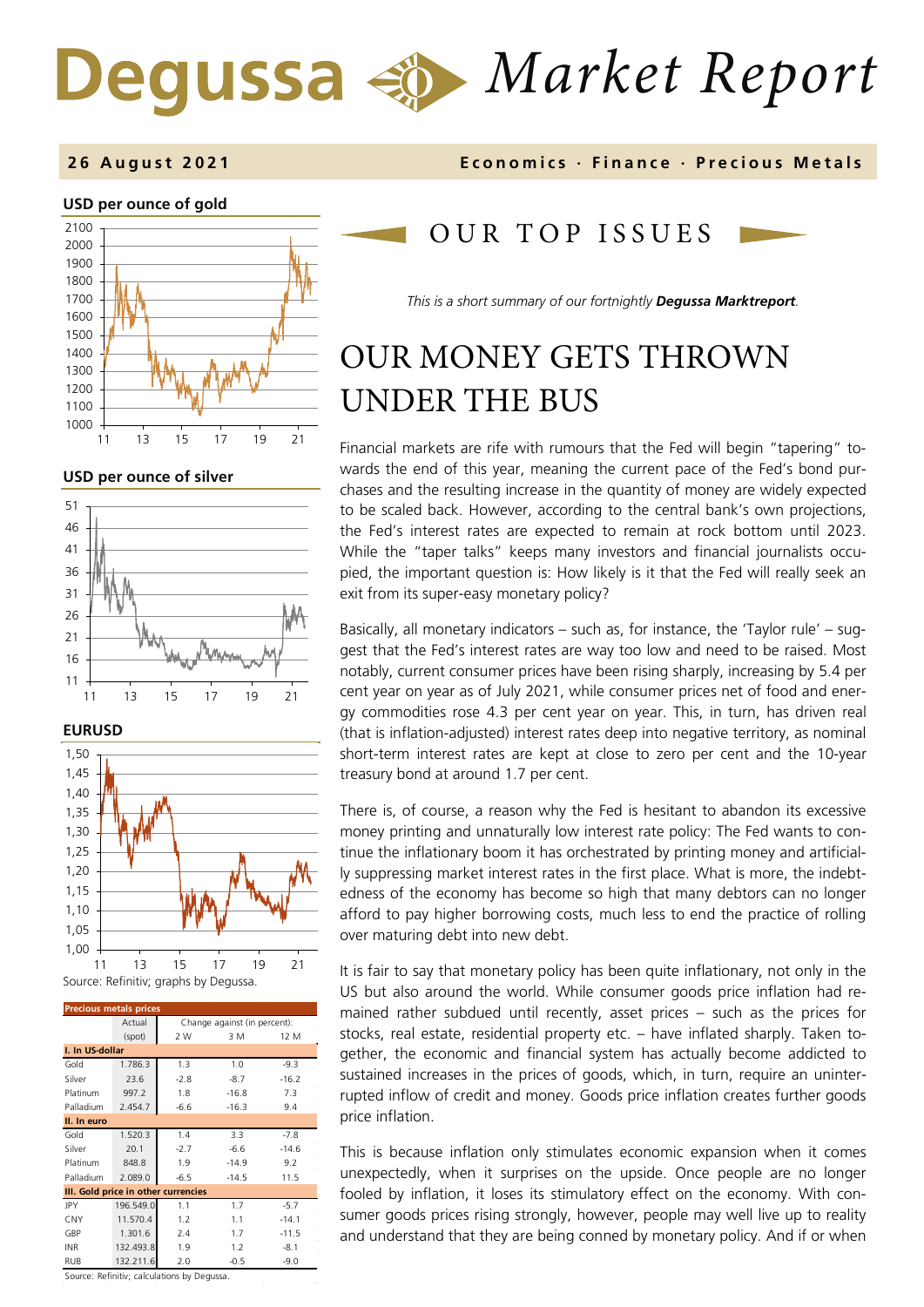



inflation expectations rise above the target rate, while the central bank tightens its policy to reduce inflation, the economy and financial markets will be in for a really hard landing.

In this context, it is instructive to see the already elevated consumer goods price inflation being downplayed as "temporary" and driven by "special factors". And hardly a word to hear that it is caused by excessive money printing on the part of central banks. All this could suggest that the public at large may not really wake up to the inflation problem, and that it is not that well informed about the true cause of inflation. Central banks may thus well succeed in disguising their role in debasing the purchasing power of money – which is what goods price inflation does to the money unit.

And so they will most likely continue to do what they have been doing for the past few decades: throwing the purchasing power of money under the bus. Especially in view of the economies' huge debt burden, there is a rather high likelihood that central banks have secretly rearranged their priority list: Maintaining production is considered more important than curbing goods price inflation. While such a trade-off will not function in the long run, it may work in the short run. In any case, it is politically preferred from the viewpoint of rulers and the ruled.

I believe there is good reason to expect that the purchasing power of the US dollar, euro and the like will continue to decline further in the coming years, most likely at an accelerated pace. This means that the Fed and the other major central banks around the world are unlikely to restrict monetary policy in any meaningful way. With real short-term interest rates remaining in negative territory, the idea of adding physical gold and, to some extent also silver, to one's portfolio should be revisited.

What has been holding the price of gold and silver back since August 2020 is, on the one hand, the decline of risk aversion among investors, which has reduced the demand for "safe haven" assets. On the other hand, the price of gold and silver has suffered because markets have increasingly embraced the idea that the monetary policy will end its excessively expansionary course, thereby reducing the need to hold gold and silver as a hedge against inflation. However, in this podcast, I have argued that there will not be an end to price inflation and thus currency debasement.

I maintain the view that gold and silver, bought at current prices, will prove to be return-enhancing and risk-reducing for the long term investor portfolio.

\*\*\*

*The podcast for this article can be found [here](https://soundcloud.com/user-889325874/our-money-gets-thrown-under-the-bus).*

Source: Refinitiv; graphs by Degussa.

15 16 17 18 19 20 21

400

900

1400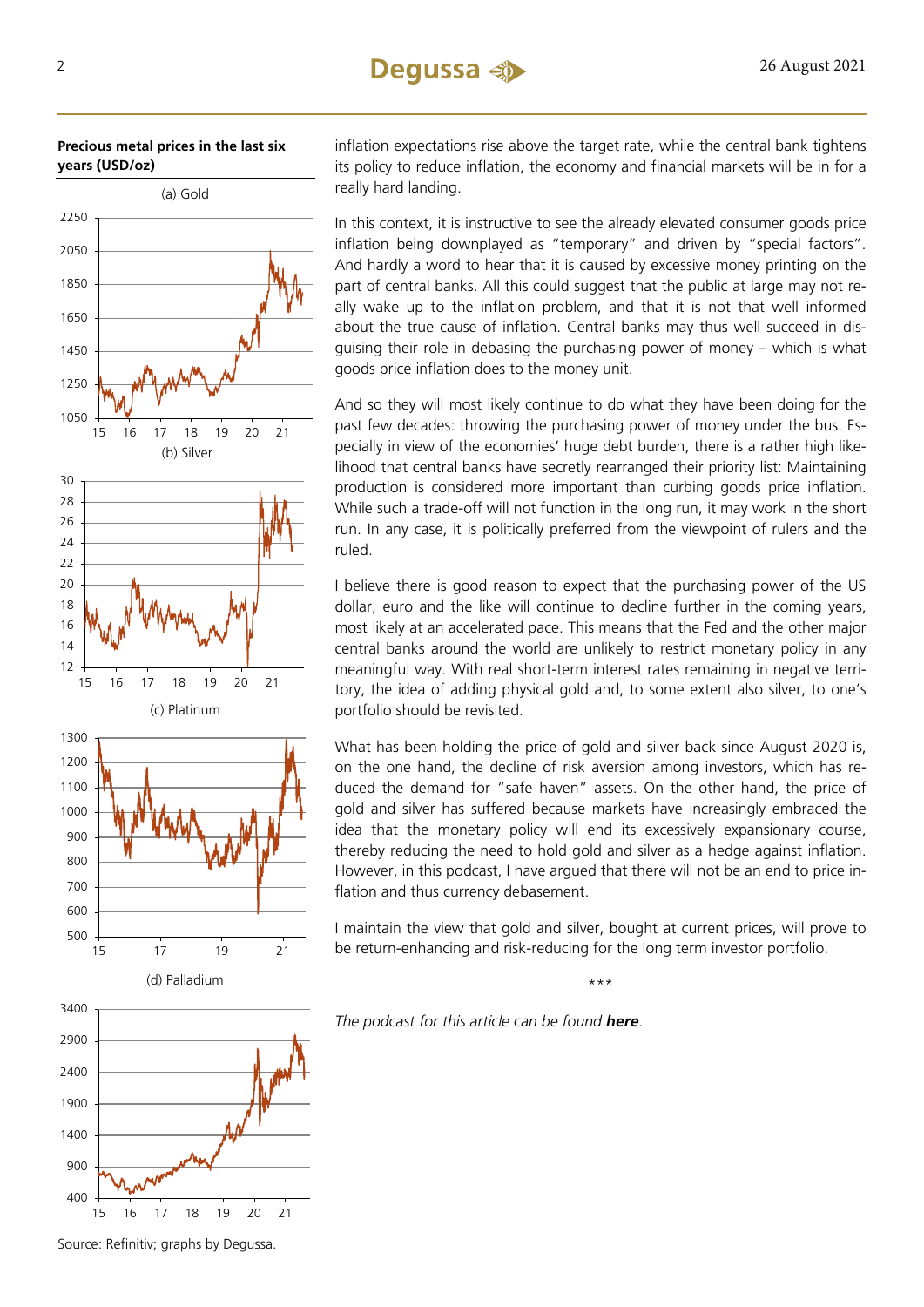## PRECIOUS METALS PRICES

**In US-Dollar per ounce**

|                                            |                     | Gold                 |                     | <b>Silver</b><br><b>Platinum</b> |                    |                    | Palladium           |                     |  |
|--------------------------------------------|---------------------|----------------------|---------------------|----------------------------------|--------------------|--------------------|---------------------|---------------------|--|
| I. Actual                                  | 1784.5              |                      | 23.6                |                                  | 994.7              |                    | 2446.5              |                     |  |
| II. Gliding averages                       |                     |                      |                     |                                  |                    |                    |                     |                     |  |
| 10 days                                    | 1779.5              |                      | 23.6                |                                  | 1004.9             |                    | 2508.8              |                     |  |
| 20 days                                    |                     | 1785.2               |                     | 24.2                             |                    | 1017.9             |                     | 2579.1              |  |
| 50 days                                    |                     | 1791.7               |                     | 25.2                             |                    | 1060.6             |                     | 2656.6              |  |
| 100 days                                   |                     | 1810.1               |                     | 26.1                             |                    | 1130.5             |                     | 2743.5              |  |
| 200 days                                   | 1810.7              |                      | 25.9                |                                  | 1121.0             |                    | 2569.0              |                     |  |
| III. Estimates for end 2021<br>(1)         | 2448<br>37          |                      | 47<br>99            |                                  | 1272<br>28         |                    | 2710<br>11          |                     |  |
| <b>Band width</b><br>(1)                   | Low<br>1750<br>$-2$ | High<br>2684<br>50   | Low<br>23.0<br>$-3$ | High<br>55.1<br>133              | Low<br>950<br>$-4$ | High<br>1472<br>48 | Low<br>2280<br>$-7$ | High<br>2910<br>19  |  |
| V. Annual averages<br>2018<br>2019<br>2020 |                     | 1253<br>1268<br>1382 |                     | 17.1<br>15.8<br>16.1             | 947<br>880<br>862  |                    |                     | 857<br>1019<br>1511 |  |

#### **In Euro per ounce**

|                                            |                     | Gold<br><b>Silver</b> |                     |                     | <b>Platinum</b>    |                    | Palladium         |                    |
|--------------------------------------------|---------------------|-----------------------|---------------------|---------------------|--------------------|--------------------|-------------------|--------------------|
| I. Actual                                  | 1518.6              |                       | 20.1                |                     | 846.4              |                    | 2081.9            |                    |
| II. Gliding averages                       |                     |                       |                     |                     |                    |                    |                   |                    |
| 10 days                                    | 1516.5              |                       | 20.1                |                     | 856.4              |                    | 2137.8            |                    |
| 20 days                                    | 1515.9              |                       | 20.6                |                     | 864.2              |                    | 2189.7            |                    |
| 50 days                                    | 1514.9              |                       | 21.3                |                     | 896.6              |                    | 2245.9            |                    |
| 100 days                                   | 1512.8              |                       | 21.8                |                     | 944.3              |                    | 2292.4            |                    |
| 200 days                                   | 1507.7              |                       | 21.6                |                     | 933.5              |                    | 2140.1            |                    |
| III. Estimates for end 2021<br>(1)         | 2044<br>35          |                       | 39<br>96            |                     | 1062<br>25         |                    | 2263<br>9         |                    |
| <b>Band width</b><br>(1)                   | Low<br>1470<br>$-3$ | High<br>2260<br>49    | Low<br>19.0<br>$-5$ | High<br>46.6<br>132 | Low<br>800<br>$-5$ | High<br>1240<br>46 | Low<br>1920<br>-8 | High<br>2450<br>18 |
| V. Annual averages<br>2018<br>2019<br>2020 |                     | 1116<br>1072<br>1235  |                     | 15<br>13<br>14      | 844<br>743<br>770  |                    | 863               | 760<br>1350        |

Source: Refinitiv; calculations and estimates Degussa. Numbers are rounded.

 $(1)$  On the basis of actual prices.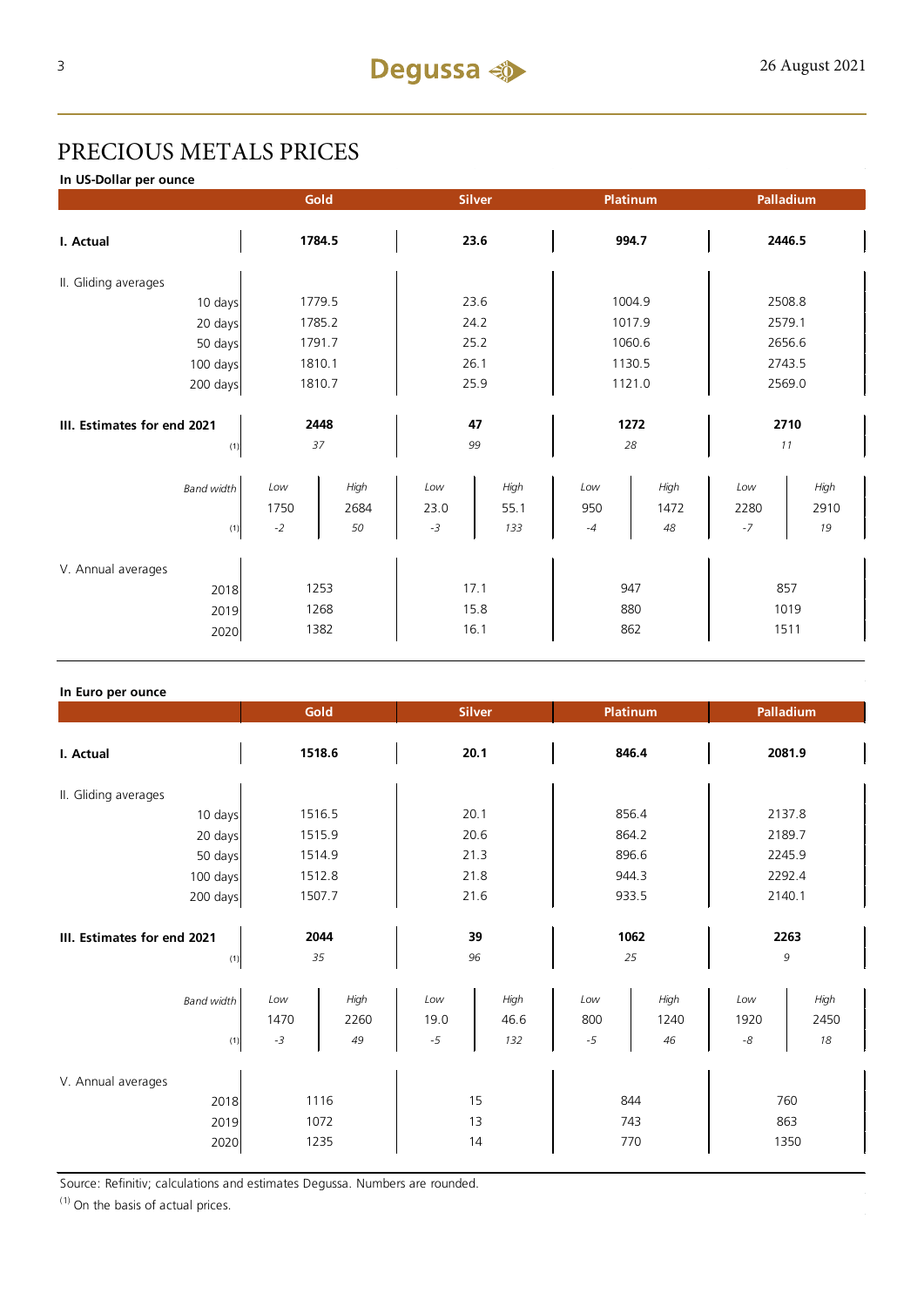## BITCOIN, PERFORMANCE OF VARIOUS ASSET CLASSES

#### **Bitcoin in US dollars**



Source: Refinitiv; graph by Degussa.

#### **Performance of stocks, commodities, FX and bonds**

(a) In national currencies (b) In euro





Source: Refinitiv; calculations by Degussa.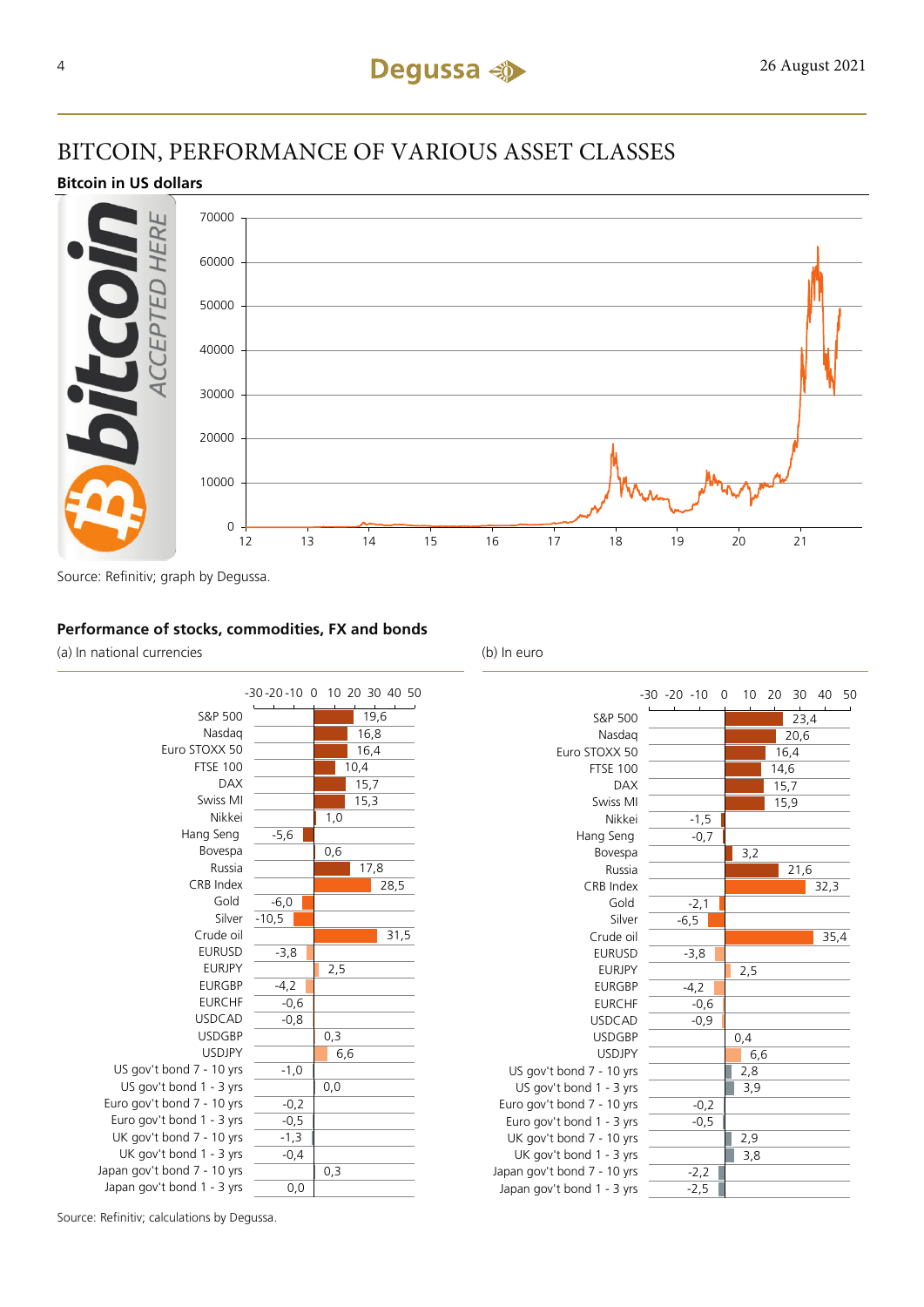## Issue Content 26 August 2021 Our Money Gets Thrown Under The Bus 12 August 2021 The Crime of 1971 29 July 2021 Gold And The Market Fear That Is Not 15 July 2021 Gold and the Monetary Policy Empire of Deception 1 July 2021 Investors believing the impossible, making the price of gold falter 17 June 2021 Gold Against Neglected Risks 2 June 2021 Gold And Inflation 20 May 2021 The Price Correction In The Crypto Space Is Not The End ... 6 May 2021 The Dark Side of the Yield Curve Control Policy 22 April 2021 Bitcoin and the Golden Opportunity 8 April 2021 On Precious Metal 2021 Price Forecasts 25 March 2021 Money Matters For Gold And Silver Pricesg 11 March 2021 Interest Rates are to the Price of Gold What Gravity is to the Apple 25 February 2021 The Dangers Of Digital Central Bank Money 11 February 2021 Gold Is Not In Bubble Territory 28 January 2021 It Is High Time To Buy Gold And Silver 14 January 2021 The Great Gold And Silver Bull Market Is On 17 December 2020 Gold Against US-Dollar Risk. A Value Proposition 3 December 2020 Keep Your Cool – And Physical Gold And Silver 19 November 2020 It is Going to be Wild. Hold on to Physical Gold 5 November 2020 For In Fire Gold Is Tested 22 October 2020 The Policy of Inflating Everything, Not Only The Price Of Gold 8 October 2020 President Trump Is Good For Gold, Or Isn't He? 24 September 2020 Get Physical With Gold 10 September 2020 The Inflation Threat And The Case For Gold 27 August 2020 We Need Sound Money To Regain and Defend Our Liberties 13 August 2020 Gold And Silver Prices Are Set To Trend Even Higher 30 July 2020 The Big Short In Official Currencies 16 July 2020 "World Gold Price" Hits A New Record 2 July 2020 Some Things You Need To Know About Money 4 June 2020 Gold in Times of Economic Crisis and Social Revolution 20 May 2020 First the Money Supply Shock, Then the Inflation Shock 7 May 2020 Be Aware of What Inflation Really Is 23 April 2020 The Undesirable Effects of the Corona-Virus Relief Package 9 April 2020 The Boom And Bust Theory That Does Not Crash 26 March 2020 With Mega Bail Outs, Governments Are The Big Winners 12 March 2020 The Truth About Money – Past, Present, Future 27 February 2020 Inflation Policy And Its Supporters 13 February 2020 Gold-ETFs Versus Physical Gold: Difference Matters

#### **Articles in earlier issues of the** *Degussa Market Report*

The Degussa Marktreport (German) and the Degussa Market Report (English) are available at: **www.degussa-goldhandel.de/marktreport**